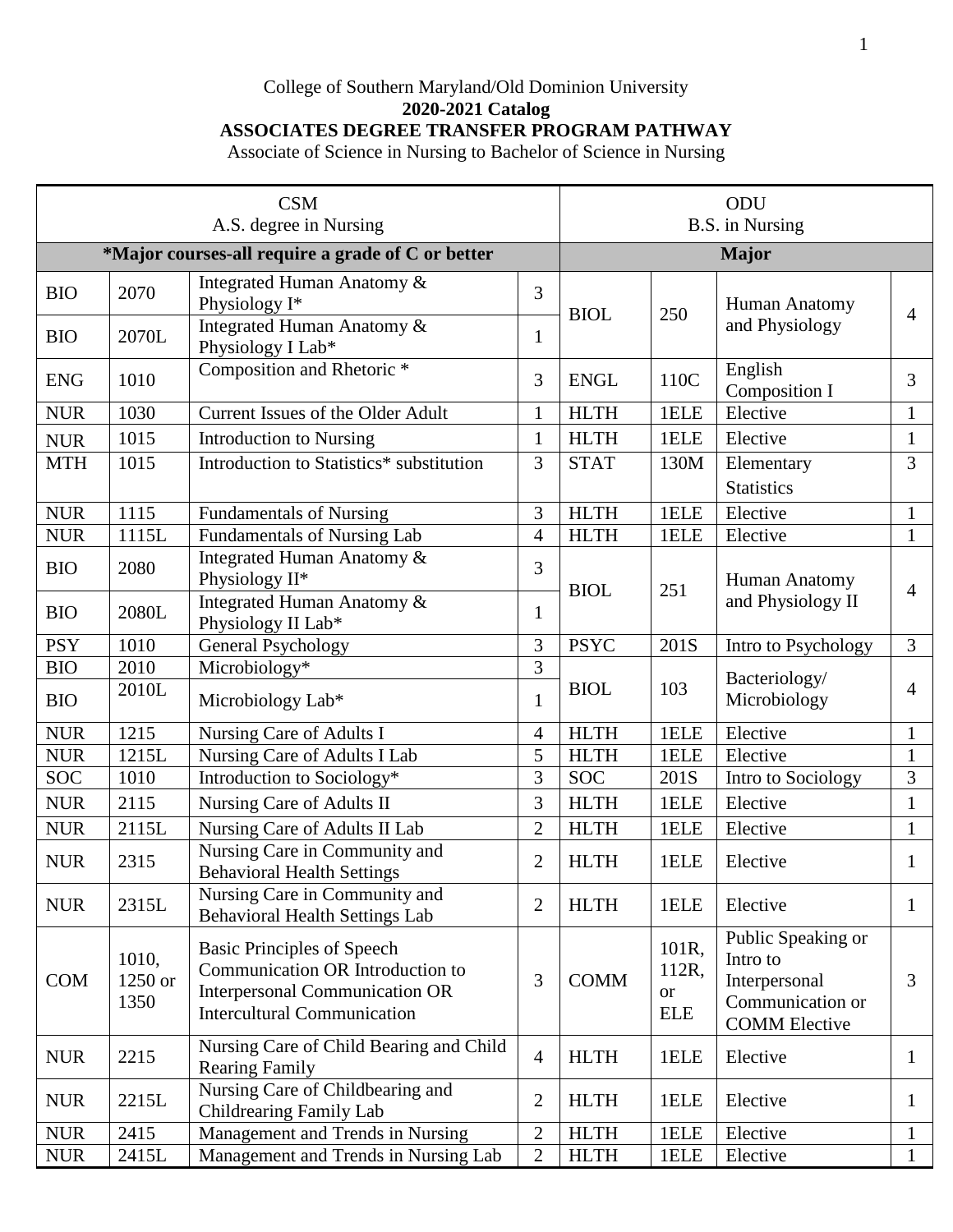| ART/<br><b>HUM</b>                                     | Choose one from below:<br>ART 1030 Intro to Art Appreciation<br>MUS 1020 Music Appreciation<br>THE 1010 Intro to Theatre |                               | 3  | HC                                   | 1REQ  | Human Creativity    | 3              |
|--------------------------------------------------------|--------------------------------------------------------------------------------------------------------------------------|-------------------------------|----|--------------------------------------|-------|---------------------|----------------|
| <b>Total Credits for Associates Degree</b>             |                                                                                                                          |                               |    | <b>Transfer Credits to ODU</b>       |       |                     | 70             |
| Additional courses to meet lower division departmental |                                                                                                                          |                               |    | <b>Additional Major Requirements</b> |       |                     |                |
| requirements at ODU                                    |                                                                                                                          |                               |    |                                      |       |                     |                |
| <b>ENG</b>                                             | 1020                                                                                                                     | Composition and Literature*   | 3  | <b>ENGL</b>                          | 211C  | English             | 3              |
|                                                        |                                                                                                                          |                               |    |                                      |       | Composition II      |                |
| <b>PSY</b>                                             | 2050                                                                                                                     | Human Development Through the | 3  | <b>PSYC</b>                          | 203S  | Development         | 3              |
|                                                        |                                                                                                                          | Lifespan $*$                  |    |                                      |       | Psychology          |                |
| <b>ENGL</b>                                            | 2010                                                                                                                     | English Literature 1          | 3  | <b>LIT</b>                           | 1REQ  | Literature Way of   | 3              |
|                                                        |                                                                                                                          |                               |    |                                      |       | Knowing             |                |
| <b>CHE</b>                                             | 1200/12                                                                                                                  | General Chemistry I with Lab* | 4  | <b>CHEM</b>                          | 121N/ | General Chemistry I | $\overline{4}$ |
|                                                        | 00L                                                                                                                      |                               |    |                                      | 122N  | with Lab            |                |
| <b>Total Additional Credits</b>                        |                                                                                                                          |                               | 13 | <b>Additional Transfer Credits</b>   |       | 13                  |                |
| <b>Total Credits at CSM</b>                            |                                                                                                                          |                               | 83 | <b>Total Transfer Credits</b>        |       | 83                  |                |

## **\*A grade of C or better is required for credits to transfer to ODU (departmental requirement not automatically satisfied by the articulated transfer pathway)**

## **Program Transfer Pathway Notes:**

- **1.** All coursework completed at ODU with NURS designation require a C or better grade.
- **2.** The Bachelor of Science in Nursing (post-licensure curriculum) is designed for students who are registered nurses.
- **3.** BSN students are awarded a total of 33 experiential learning credits for NURS 398 and 498. These credits are awarded at no cost to the student.
- **4.** A separate application to the School of Nursing is required with a priority deadline of February 1.
- **5.** Students must complete all lower division courses before beginning the upper level courses.

**To participate in this articulated transfer pathway, please visit Old Dominion University's website to complete the electronic Letter of Intent: https://itsapps.odu.edu/gaat/ Students may complete the Letter of Intent after 15 credits at CSM with a 2.5 GPA.**

**Completion of this articulated transfer pathway alone does not guarantee admission to Old Dominion University. All students must meet the requirements set by the Office of Admissions and the MOU established for guaranteed admission with the College of Southern Maryland. Please review this document for more information.**